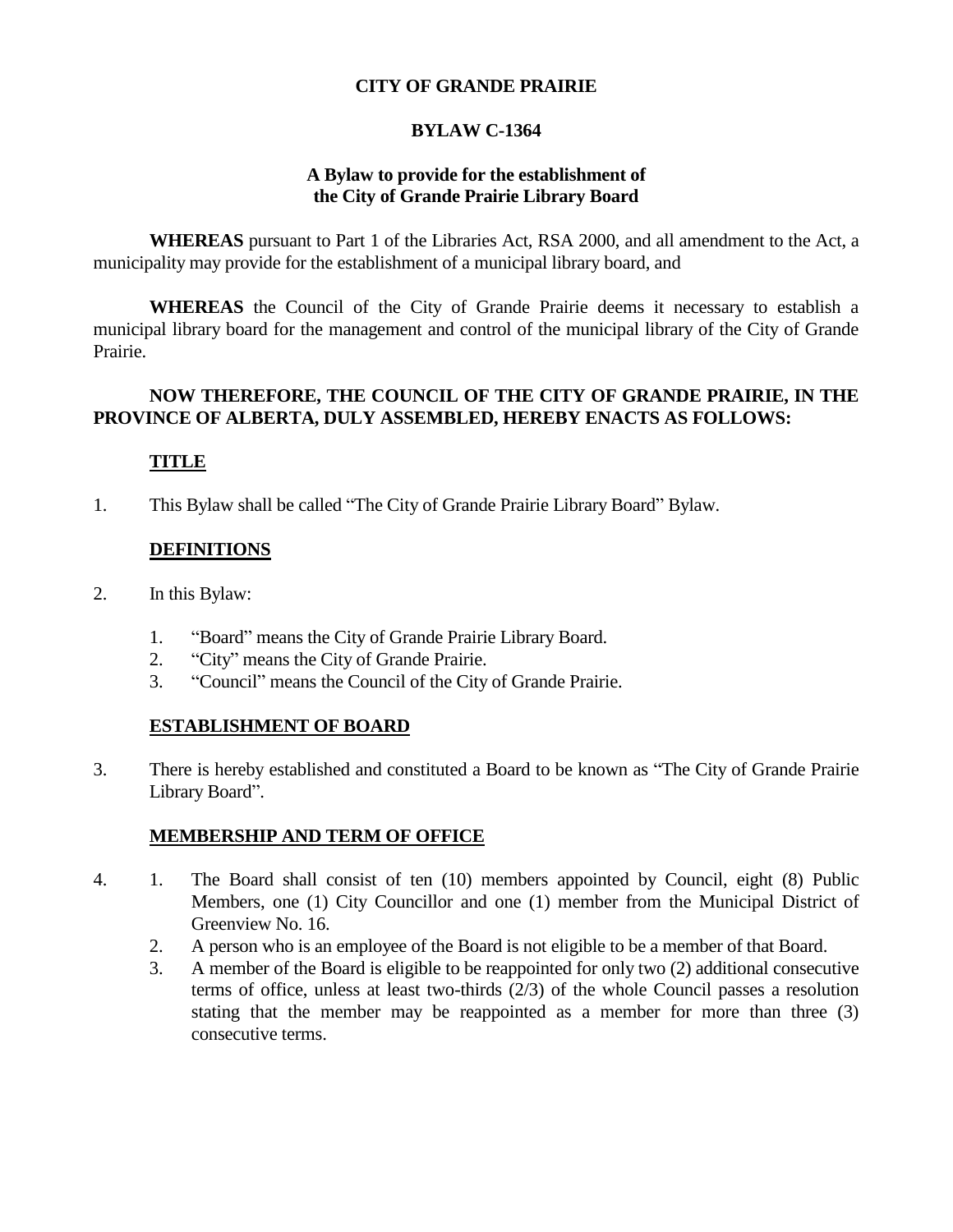- 4. Appointments to the Board shall be for terms of up to three (3) years, commencing on January  $1<sup>st</sup>$  with the said terms operating on a rotating basis, unless appointed to serve the unexpired portion of an existing term.
- 5. Members of City Council may serve for four (4) years and their term of office on the Board shall coincide with their term of office on Council.
- 6. The term of office of a member continues until a member is appointed in his/her place.
- 7. There shall be an annual election of officers from among the members of the Board.

## **MEETING TIME AND REMUNERATION**

- 5. 1. Meetings are held monthly with a minimum of ten (10) meetings annually.
	- 2. There is no Remuneration for Board Members.

## **DUTIES**

6. 1. The Board, subject to any enactment that limits its authority, has full management and control of the City of Grande Prairie Library and shall, in accordance with the regulations, organize, promote and maintain comprehensive and efficient library services in the City and may co-operate with other Boards and libraries in the provision of those services.

# **SKILLS, ABILITIES AND EXPERIENCE**

- 7. 1. Members should have or be willing to learn and develop:
	- a) knowledge and skills in the areas of policy development, personnel management, finance and budget preparation or advocacy;
	- b) Board or Committee member experience and parliamentary procedure;
	- c) ability to work in a team environment;
	- d) ability to speak in public and communicate effectively;
	- e) passion for public libraries & literacy;
	- f) ability to be flexible, adaptable, committed and enthusiastic; and
	- g) knowledge and experience in Human Resources including legislation regarding hiring and evaluation processes.

## **BUDGET**

- 8. 1. The Board shall before December  $1<sup>st</sup>$  in each year prepare and submit to the Corporate Services Director a budget and an estimate of the money required during the ensuing fiscal year to operate and manage the City of Grande Prairie Library.
	- 2. Council may approve the estimate under subsection 8.1 in whole or in part.

## **ACCOUNTS**

- 9. 1. The Board shall:
	- a) keep accounts of its receipts, payments, credits and liabilities,
	- b) have the accounts audited by a person approved by Council, and
	- c) have the audit submitted to Council.